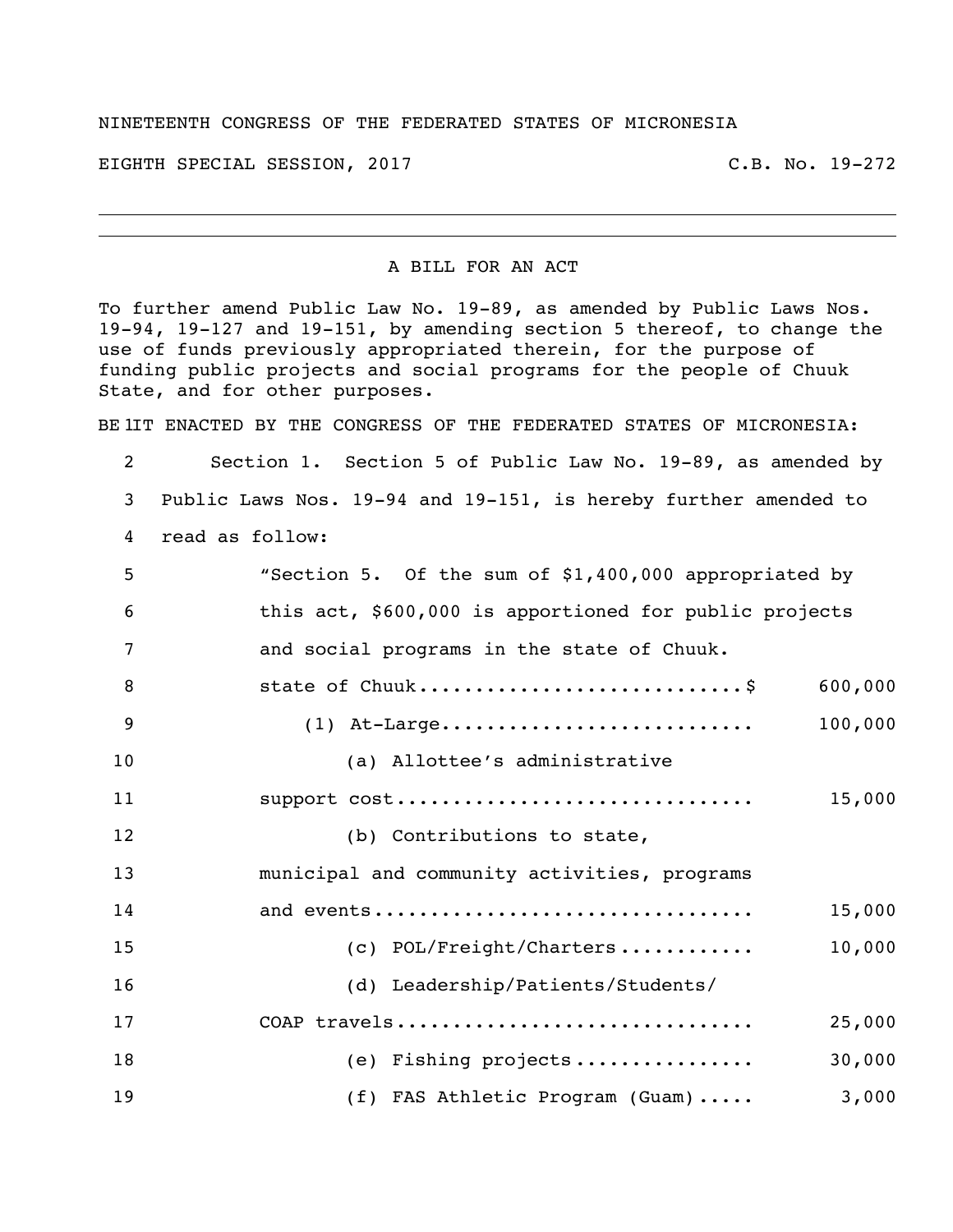C.B. No. 19-272

| $\mathbf{1}$   | (g) Chuuk dump site topography survey \$<br>2,000 |
|----------------|---------------------------------------------------|
| $\overline{2}$ | 100,000<br>(2) Election District No. 1            |
| 3              | (a) Mortlocks Islands Development                 |
| 4              | Authority (MIDA)<br>50,000                        |
| 5              | (b) Mortlocks Athletes needs for Chuuk            |
| 6              | 50,000<br>Goodwill games (October 2016)           |
| 7              | 100,000<br>(3) Election District No. 2            |
| 8              | (a) Guma Goodwill Games                           |
| 9              | (Northern Namoneas)<br>5,000                      |
| 10             | (b) Housing and community halls                   |
| 11             | rehabilitation<br>10,000                          |
| 12             | (c) Allottee's administrative                     |
| 13             | support cost<br>5,000                             |
| 14             | (d) [Honolulu seed money (human remain            |
| 15             | and funeral cost) Travel needs<br>20,000          |
| 16             | (e) Food security<br>15,000                       |
| 17             | 20,000<br>(f) Fishing Project                     |
| 18             | 7,000<br>(g) Land transportation needs            |
| 19             | (h) Chuuk Women Council (Coalition                |
| 20             | for Healthy Lifestyle)<br>3,000                   |
| 21             | (i) Office of Governor subsidy<br>10,000          |
| 22             | Travel needs<br>5,000<br>(j)                      |
| 23             | (4) Election District No. 3<br>100,000            |
| 24             | 45,000<br>(a) Fishing Project                     |
| 25             | (b) Multi-purpose building/facilities/            |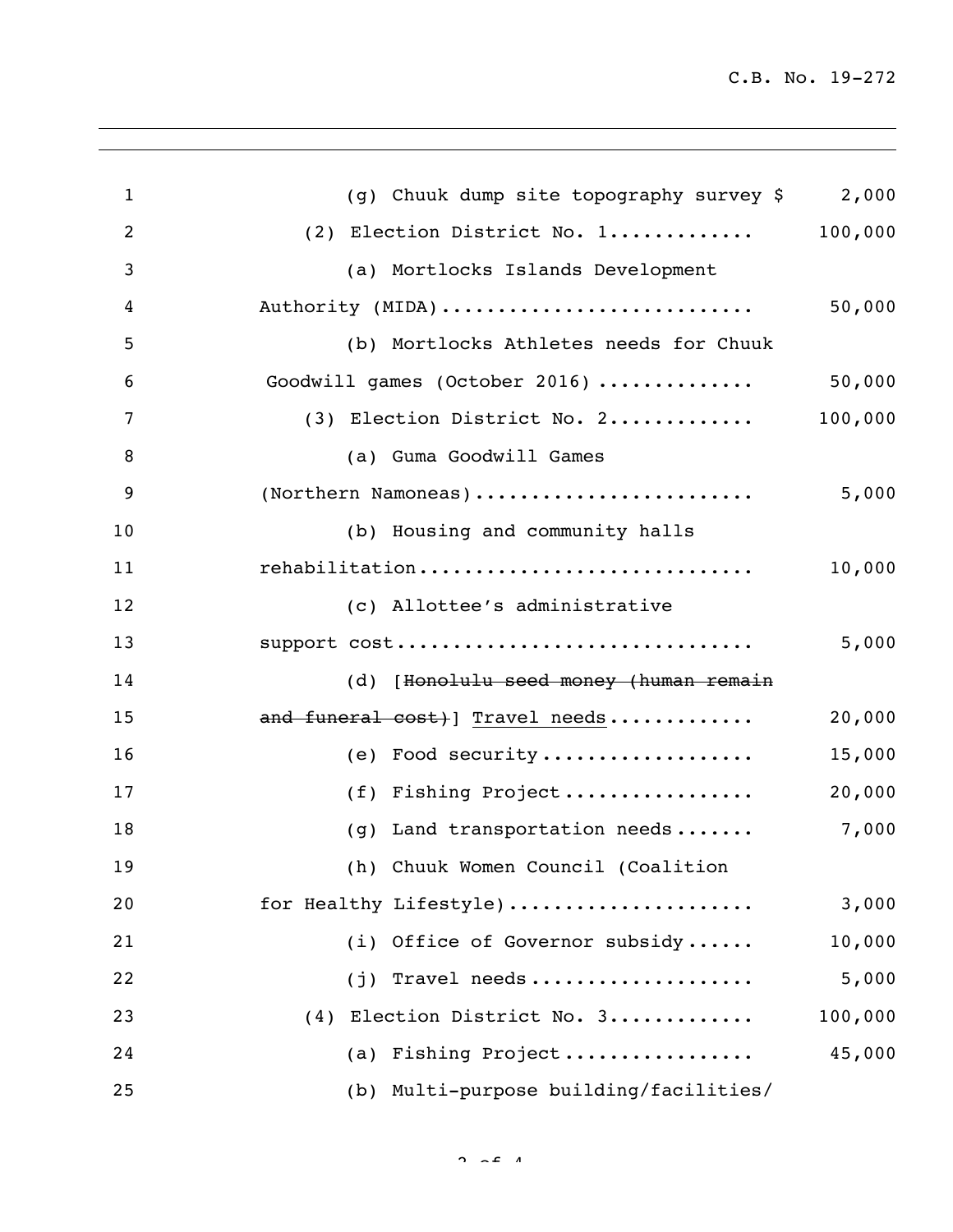C.B. No. 19-272

| $\mathbf{1}$   | community halls/housing repair/improvement.\$    | 30,000  |
|----------------|--------------------------------------------------|---------|
| $\overline{2}$ | (c) Grants/PCD writer                            | 5,000   |
| 3              | (d) Contributions to state,                      |         |
| 4              | municipal and community activities, programs and |         |
| 5              | events/travel                                    | 10,000  |
| 6              | (e) POL/Freight/Charters/SNDA                    |         |
| 7              | vessel operation                                 | 5,000   |
| 8              | (f) Uman Constitutional Day                      |         |
| 9              | (Goodwill Games)                                 | 5,000   |
| 10             | (5) Election District No. 4                      | 100,000 |
| 11             | (a) Fishing Project                              | 20,000  |
| 12             | (b) Low income housing                           | 20,000  |
| 13             | (c) Community Outreach and                       |         |
| 14             | Advocacy Program                                 | 20,000  |
| 15             | (d) Students financial assistance                | 15,000  |
| 16             | Humanitarian assistance<br>(e)                   | 15,000  |
| 17             | (f) FDA administrative cost                      | 10,000  |
| 18             | (6) Election District No. 5                      | 100,000 |
| 19             | (a) Pacific Festival of Arts participants -0-    |         |
| 20             | (b) Patients referral and human                  |         |
| 21             | remain/repatriation                              | 10,000  |
| 22             | (c) POL/Freight/Charters                         | 10,000  |
| 23             | (d) Northwest Goodwill Games                     | 10,000  |
| 24             | (e) Leaders and citizens community               |         |
| 25             | outreach program                                 | 20,000  |